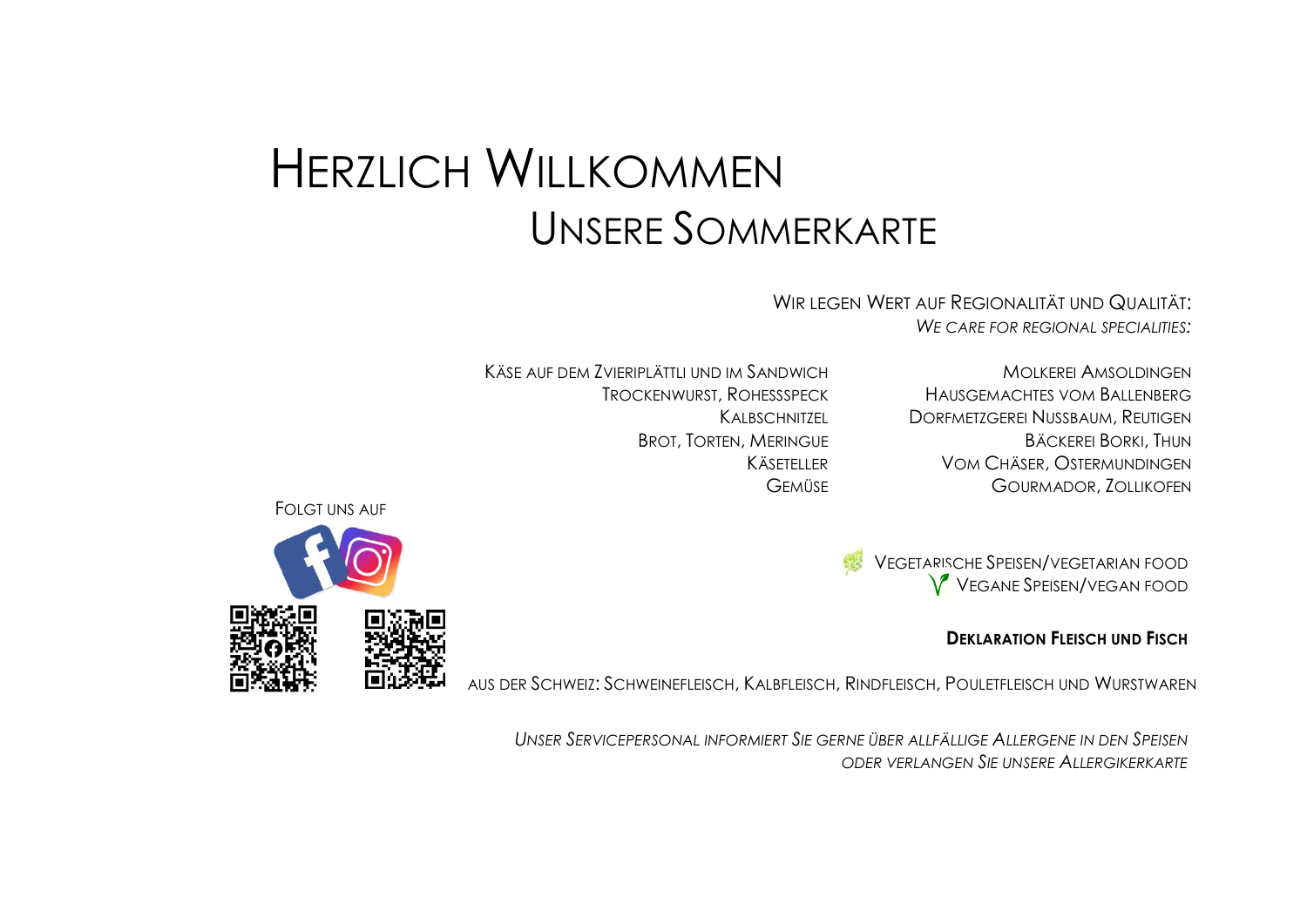## **SOMMER MENU|** *SUMMER MENU*

GAZPACHO ANDALUZ | KRÄUTERCROUTONS *GAZPACHO ANDALUZ|HERB CROUTONS*

\*\*\*

SIMMENTALER KALBSSCHNITZEL | KRÄUTERMOUSSE | JUS DÖRRTOMATEN-RISOTTO | LAUCH MIT GRANATAPFEL *SIMMENTAL VEAL ESCALOPE|HERB MOUSSE|JUS DRIED TOMATO RISOTTO|LEEK WITH POMEGRANATE*

\*\*\*

PANNA COTTA MARINIERTE WALDBEEREN|QUARK-HEIDELBEER GLACE *PANNA COTTA MARINATED WILD BERRIES|CURD BLUEBERRY ICE CREAM*

> 2 GANG CHF 49.00 3 GANG CHF 59.00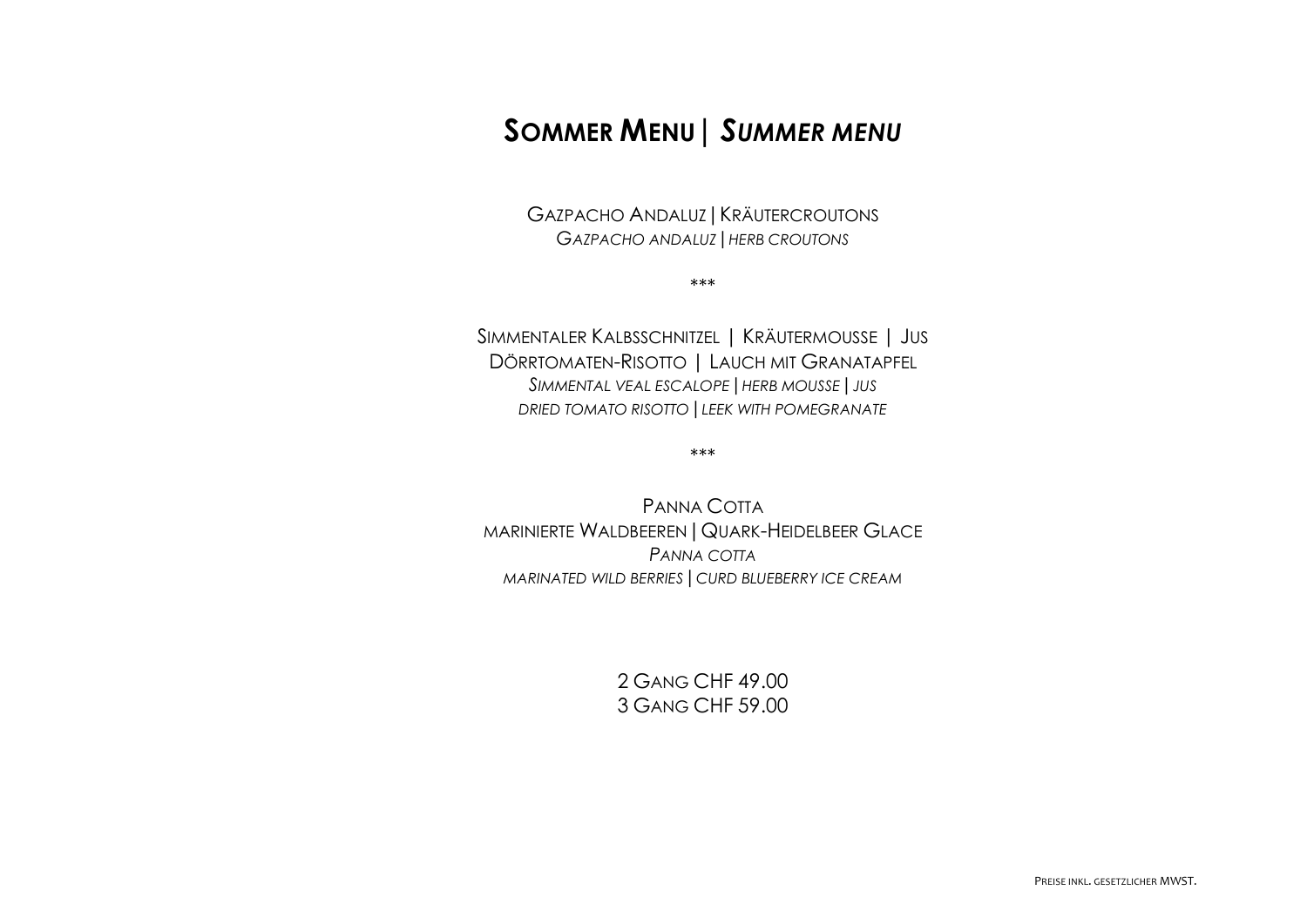| KALTE VORSPEISEN ODER FÜR DEN KLEINEN HUNGER   COLD STARTERS AND SMALL DISHES                                                                                                                                                            | <b>CHF</b> |
|------------------------------------------------------------------------------------------------------------------------------------------------------------------------------------------------------------------------------------------|------------|
| GRÜNER BLATTSALAT   SALZIGES NUSS GRANOLA   SPROSSEN<br>LEAF SALAD   SALTY NUT GRANOLA   SPROUTS                                                                                                                                         | 9.50       |
| GEMISCHTER SALAT   SALZIGES NUSSGRANOLA   SPROSSEN<br>MIXED SALAD   SALTY NUT GRANOLA   SPROUTS                                                                                                                                          | 12.00      |
| DIE SALATE SERVIEREN WIR IHNEN MIT FRANZÖSISCHER- ODER ITALIENISCHER SALATSAUCE<br>OUR SALADS ARE SERVED WITH HOMEMADE YOGURT-HERB DRESSING OR ITALIAN DRESSING                                                                          |            |
| BURRATA AUS APULIEN   RUCOLA   DATTELTOMATEN   BASILIKUM- PESTO<br>BURRAT CHEESE   ARUGULA   DATE TOMATOES   BASILIC PESTO                                                                                                               | 19.50      |
| <b>OBERLÄNDER ZVIERIPLÄTTLI</b><br>AMSOLDINGER HALBHARTKÄSE   BALLENBERGWURST   ROHESSSPECK   TOMATEN-APRIKOSEN CHUTNEY<br>COLD PLATTER - HALF HARD CHEESE FROM AMSOLDINGEN   SAUSAGE AND BACON FROM BALLENBERG   TOMATO-APRICOT CHUTNEY | 22.00      |
| <b>KÄSETELLER</b><br>5 KÄSESORTEN AUS DER REGION   NUSS GRANOLA   TOMATEN-APRIKOSEN CHUTNEY<br><b>CHEESE VARIATION</b><br>WITH 5 DIFFERENT SORTS OF CHEESE   NUT GRANOLA   TOMATO-APRICOT CHUTNEY                                        | 21.00      |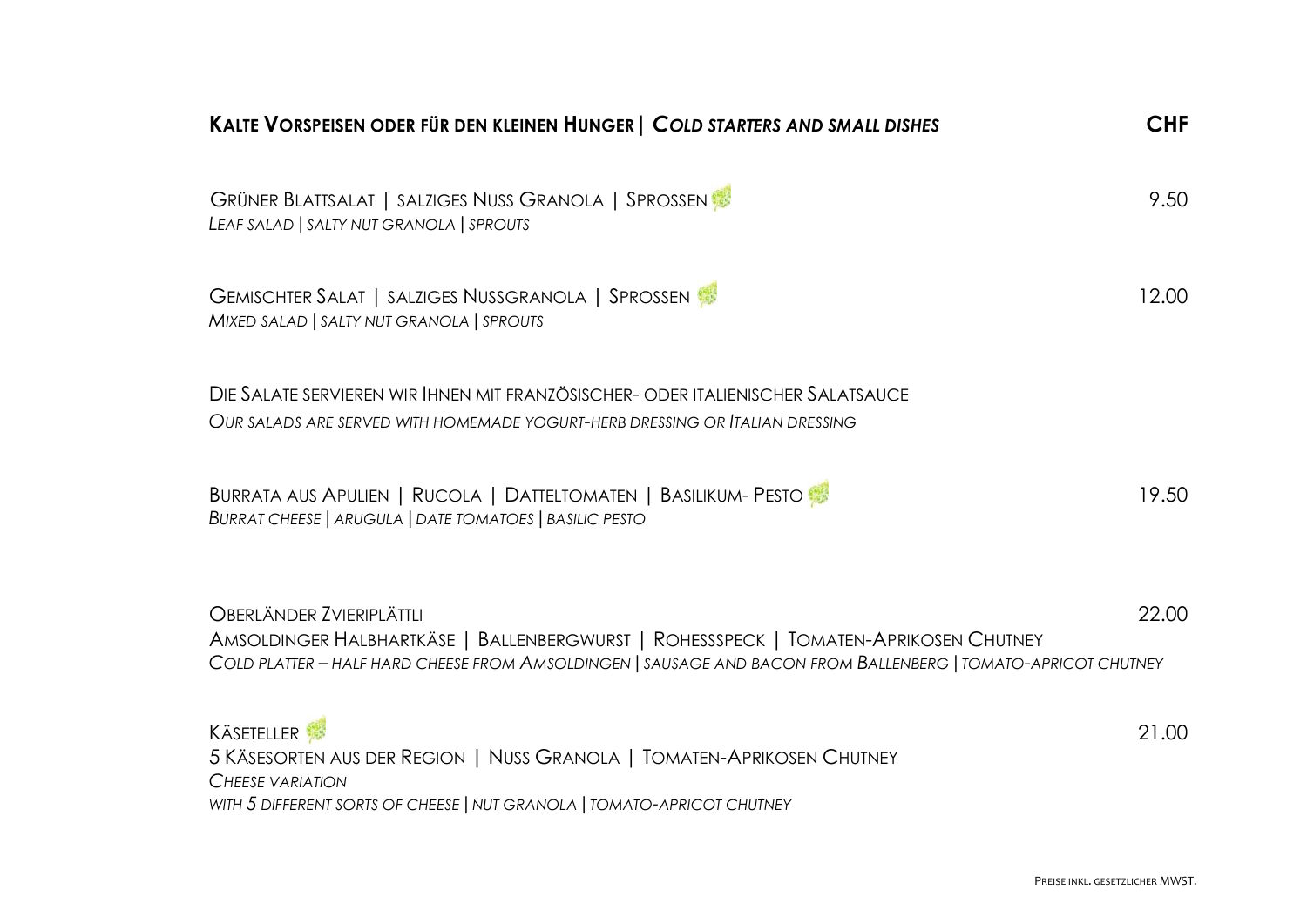| SUPPEN   SOUPS                                                                                                                                  |               | <b>CHF</b>    |
|-------------------------------------------------------------------------------------------------------------------------------------------------|---------------|---------------|
| GAZPACHO ANDALUZ   KRÄUTERCROUTONS<br>GAZPACHO ANDALUZ   HERB CROUTONS                                                                          |               | 12.00         |
| BERNER OBERLÄNDERSUPPE   RINDFLEISCHWÜRFELCHEN   SUPPENGEMÜSE<br><b>BERNESE OBERLAND SOUP   DICED BEEF   VEGETABLES</b>                         |               | 10.00         |
| <b>VEGETARISCH- &amp; VEGANE GERICHTE   VEGETARIAN &amp; VEGAN DISHES</b>                                                                       |               | <b>CHF</b>    |
| PENNE   PESTO ROSSO   BAUMNUSS   CHERRY TOMATEN   RUCOLA   BURRATA<br>PASTA   PESTO ROSSO   WALNUT   CHERRY TOMATOES   ARUGULA   BURRATA CHEESE |               | 28.00         |
| SÜSSKARTOFFEL-KICHERERBSEN-CURRY   SPINAT   MANDELREIS V<br>SWEET POTATO CHICKPEA CURRY   SPINACH   ALMOND RICE                                 |               | 26.00         |
| <b>POMMES FRITES   KETCHUP</b><br><b>FRENCH FRIES   KETCHUP</b>                                                                                 | KLEIN   SMALL | 10.00<br>7.00 |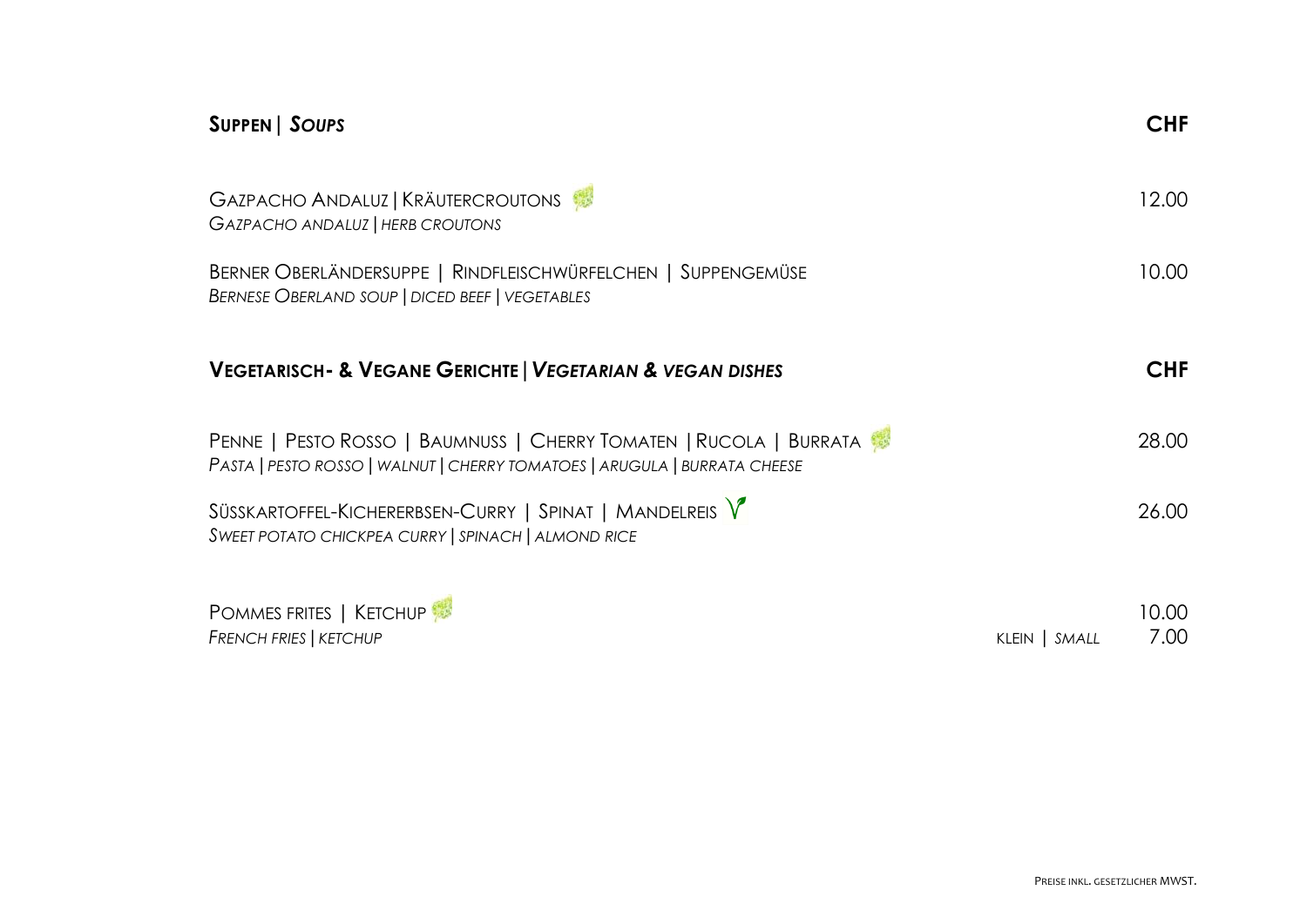| <b>HAUPTGERICHTE   MAIN DISHES</b>                                                                                                                                                                                                                                                                                                                                                              | <b>CHF</b>                       |
|-------------------------------------------------------------------------------------------------------------------------------------------------------------------------------------------------------------------------------------------------------------------------------------------------------------------------------------------------------------------------------------------------|----------------------------------|
| SIMMENTALER KALBSSCHNITZEL   KRÄUTERMOUSSE   JUS   DÖRRTOMATEN-RISOTTO   LAUCH MIT GRANATAPFEL<br>SIMMENTAL VEAL ESCALOPE   HERB MOUSSE   JUS   DRIED TOMATO RISOTTO   LEEK WITH POMEGRANATE                                                                                                                                                                                                    | 45.00                            |
| FRITTIERTE MSC EGLIFILETS IM BIERTEIG   TARTARSAUCE   SCHNITTLAUCHKARTOFFELN<br>DEEP FRIED, BEER BATTERED FILLETS OF PERCH   BOILED POTATOE   TARTAR SAUCE<br>KLEIN   SMALL                                                                                                                                                                                                                     | 34.00<br>27.00                   |
| PANIERTES SCHWEINSSCHNITZEL   POMMES FRITES   PREISELBEEREN<br>BREADED PORK ESCALOPE   FRENCH FRIES   CRANBERRIES                                                                                                                                                                                                                                                                               | 34.00                            |
| POULETGESCHNETZELTES   CURRYRAHMSAUCE   REIS   FRÜCHTE   KROEPOEK<br>SAUTÉED CHICKEN STRIPS   CURRY CREAM SAUCE   RICE   FRUITS   PRAWN CRACKER<br>KLEIN   SMALL                                                                                                                                                                                                                                | 34.00<br>27.00                   |
| SOMMERTELLER   BLATTSALAT   GEMÜSESALATE   MELONENSCHNITZ   SALZIGES NUSSGRANOLA   ITALIENISCHE SALATSAUCE<br>SUMMER PLATE   LEAF SALAD   VEGETABLE SALADS, MELON   SALTY NUT GRANOLA   ITALIAN DRESSING                                                                                                                                                                                        |                                  |
| - MIT FRITTIERTEN EGLIFILETS & TARTARSAUCE   WITH DEEP FRIED BEER BATTERED FILLETS OF PERCH & TARTAR SAUCE<br>- MIT KALBSSCHNITZEL & KRÄUTERMOUSSE   VEAL ESCALOPE & HERB MOUSSE<br>- MIT PANIERTEM SCHWEINSSCHNITZEL & PREISELBEEREN   WITH BREADED PORK ESCALOPE & CRANBERRIES<br>- MIT GEBACKENEM FRISCHKÄSEKISSEN & TOMATEN CHUTNEY<br>WITH DEEP FRIED FRESH CHEESE PADS & TOMATOES CHUTNEY | 34.00<br>45.00<br>34.00<br>26.00 |
| $\overline{L}$ (Dependented 10 Laurence (ED) (EREALIME ALLE HAUDIC ANGELIAISEDED KADIT FÜR                                                                                                                                                                                                                                                                                                      | 1000                             |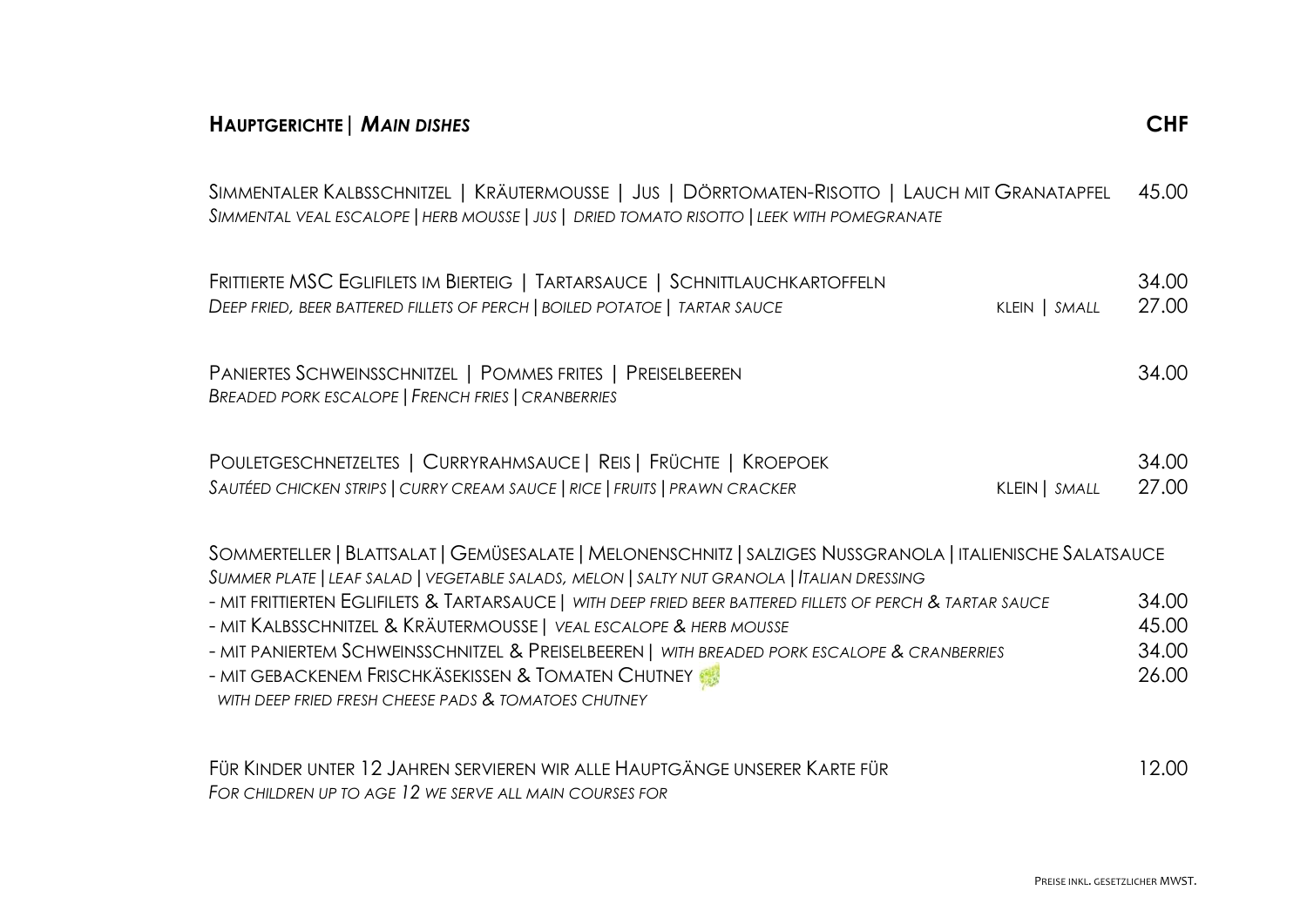| <b>DESSERTS   DESSERTS</b>                                                                                                                      |                              | <b>CHF</b>    |
|-------------------------------------------------------------------------------------------------------------------------------------------------|------------------------------|---------------|
| PANNA COTTA   MARINIERTE WALDBEEREN   QUARK-HEIDELBEER GLACE<br>PANNA COTTA   MARINATED WILD BERRIES   CURD BLUEBERRY ICE CREAM                 |                              | 12.00         |
| "RETTUNGSRING-MERINGUE"   VANILLEGLACE   ERDBEERGLACE   RAHM<br>"LIFEBELT-MERINGUES"   VANILLA ICE CREAM   STRAWBERRY ICE CREAM   WHIPPED CREAM |                              | 13.00         |
| SORBET "LARANJA" - BLUTORANGENSORBET   PROSECCO<br>SORBET "LARANJA" - BLOOD ORANGE SORBET   PROSECCO                                            |                              | 12.00         |
| SORBET COLONEL - ZITRONENSORBET   WODKA<br>LEMON SORBET WITH   VODKA                                                                            |                              | 12.00         |
| COUPE DÄNEMARK   COUPE DENMARK<br>VANILLEGLACE   SCHOKOLADENSAUCE   SCHLAGRAHM<br>VANILLA ICE CREAM   CHOCOLATE SAUCE   WHIPPED CREAM           | KLEIN   SMALL                | 12.00<br>9.00 |
| EISKAFFEE   ICE COFFEE<br>MOKKA GLACE   SCHLAGRAHM<br>MOCHA ICE CREAM   WHIPPED CREAM                                                           | KLEIN   SMALL                | 11.00<br>8.00 |
| <b>GLACE   ICE CREAM</b><br>VANILLE, MOKKA, ERDBEER, HEIDELBEER-QUARK<br>VANILLA, MOCHA, STRAWBERRY, CURD BLUEBERRY                             | <b>PRO KUGEL   ONE SCOOP</b> | 3.50          |
| SORBET   SORBETS<br>ZITRONE, BLUTORANGE<br>LEMON, BLOOD ORANGE                                                                                  | PRO KUGEL   ONE SCOOP        | 3.50          |